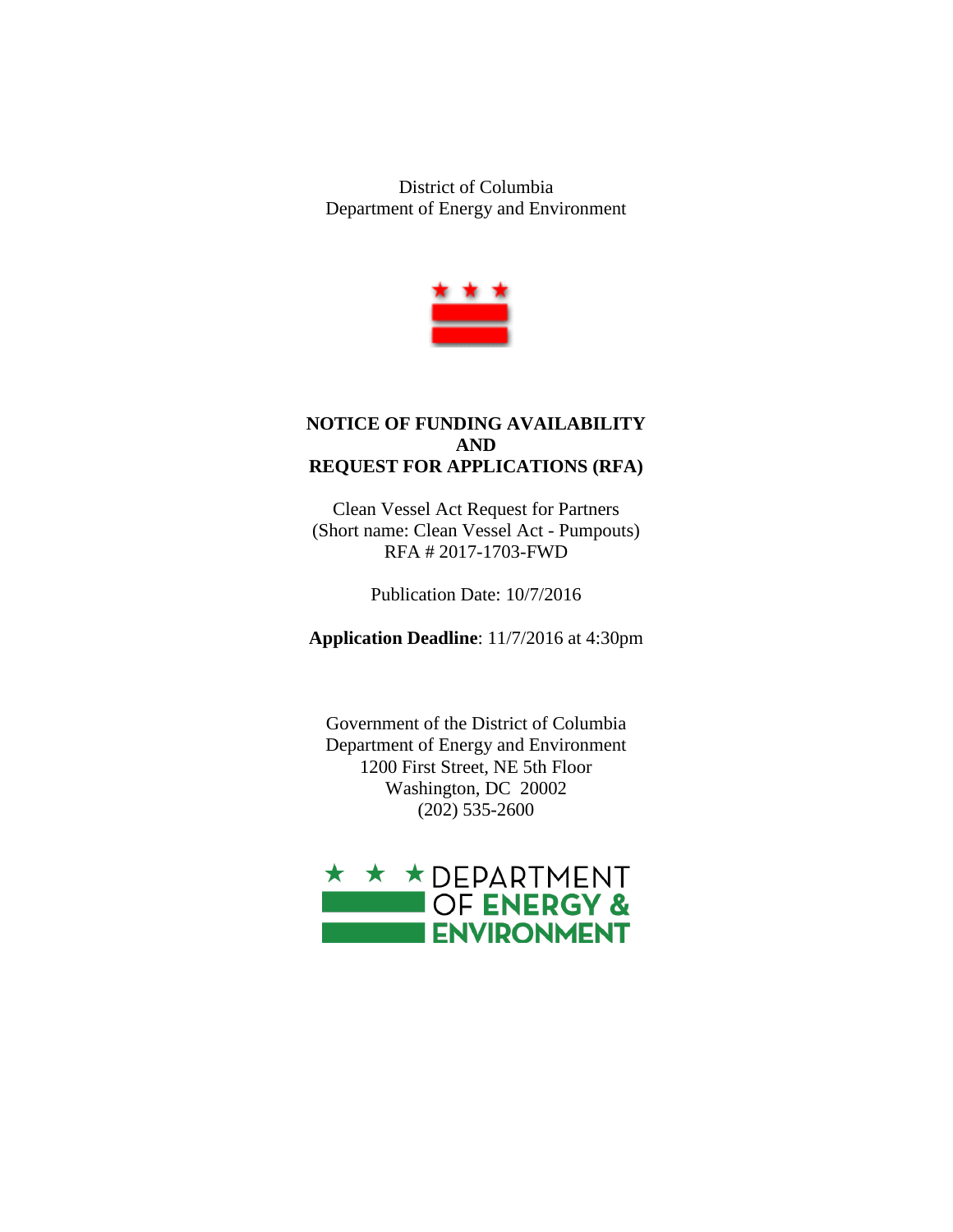# **TABLE OF CONTENTS**

| SECTION 4. REVIEW PANEL AND APPLICATION SCORING  17                    |    |
|------------------------------------------------------------------------|----|
| <b>4.1 REVIEW PANEL</b>                                                | 17 |
|                                                                        |    |
|                                                                        |    |
|                                                                        |    |
|                                                                        |    |
| SECTION 6. FILING REQUIREMENTS GENERAL PROVISIONS  19                  |    |
|                                                                        |    |
| 6.2 REIMBURSEMENT OF PROJECT EXPENDITURES AND DISBURSEMENT OF FUNDS 19 |    |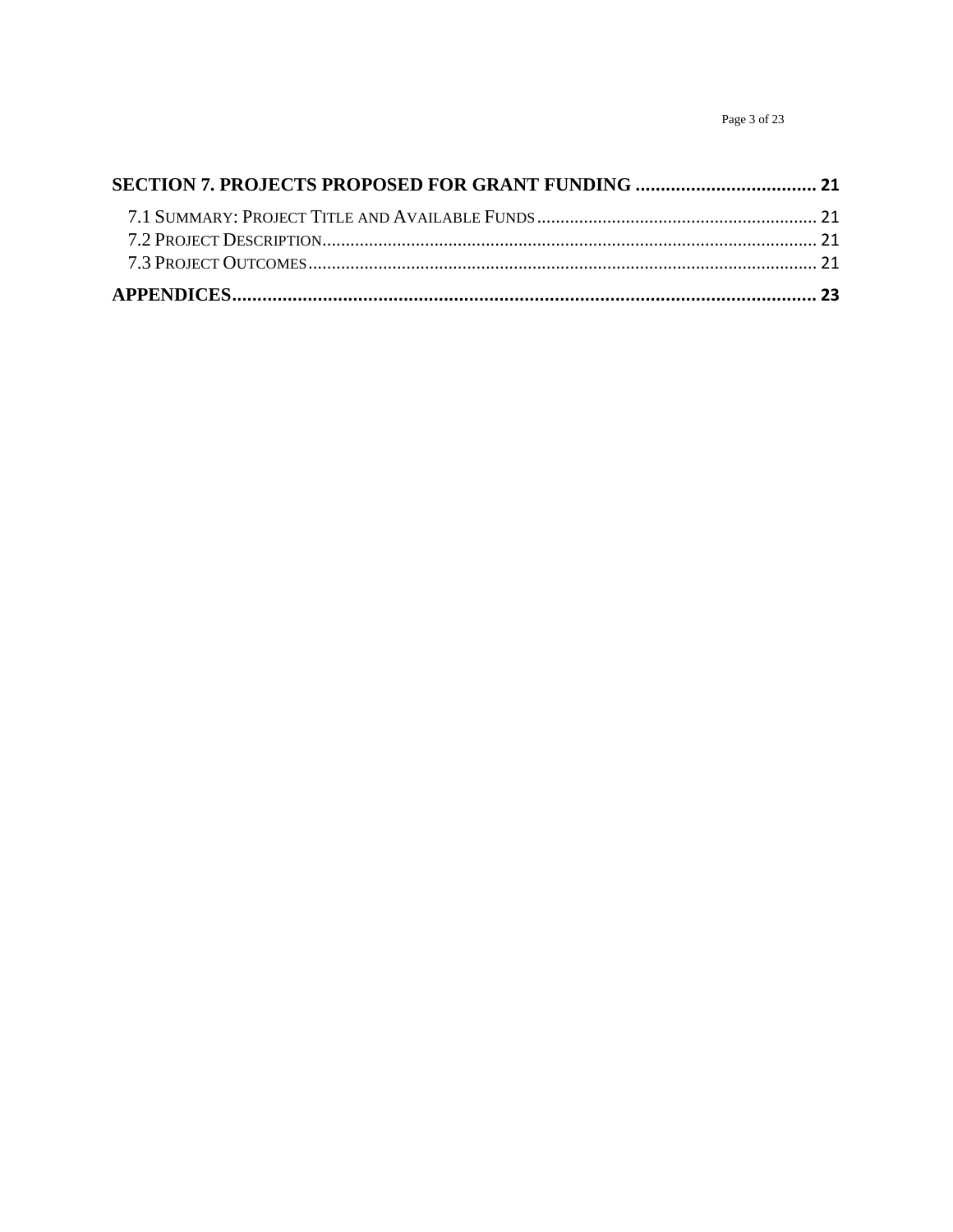### **SECTION 1. GENERAL INFORMATION**

#### <span id="page-3-1"></span><span id="page-3-0"></span>**1.1 Introduction**

The District of Columbia Department of Energy and Environment ("DOEE") is soliciting grant applications from eligible entities (called "Applicants"). The goal of this Request for Applications (RFA) is to find partners for projects to be included in a grant proposal to the U.S. Fish and Wildlife Service (USFWS) Clean Vessel Act Program. The Clean Vessel Act Program is a competitive grant program and partners accepted into DOEE's proposal are not guaranteed funding. USFWS expects to make award decisions in June 2017. The DOEE Fisheries and Wildlife Division (FWD) will administer this RFA.

#### <span id="page-3-2"></span>**1.2 Purpose of the Grants**

The purpose of this grant is to promote improved water quality and compliance with the District of Columbia's statute prohibiting discharge of sanitary sewage from vessels, D.C. Official Code § 8-103.06 (m).

#### <span id="page-3-3"></span>**1.3 Source of Funds**

The source of funds for the grant is U.S. Fish and Wildlife Service.

#### <span id="page-3-4"></span>**1.4 Competition for a Grant Award**

This RFA is competitive. Each Applicant must demonstrate its ability to carry out the activities for the grant for which it applies (called a "project"). A review panel will evaluate the applications for each advertised grant according to the stated list of criteria in each project's description. The proposal/s with the highest score/s will be awarded the grant.

Specifically, grant awards will be made based on eligibility (Section 1.6), the extent to which the proposed project fits within the scope and available funding of the grant, strength of the application, and the organization's capacity to achieve the grant's goals.

Each Applicant may submit an application for more than one project, if applicable.

#### <span id="page-3-5"></span>**1.5 Projects and Funds Available**

DOEE seeks applications for:

| Project Number   Project Name |                                                                        | <b>Project Amount</b> |
|-------------------------------|------------------------------------------------------------------------|-----------------------|
|                               | Boat Sewage Pumpout Services in the District of Columbia   \$1,500,000 |                       |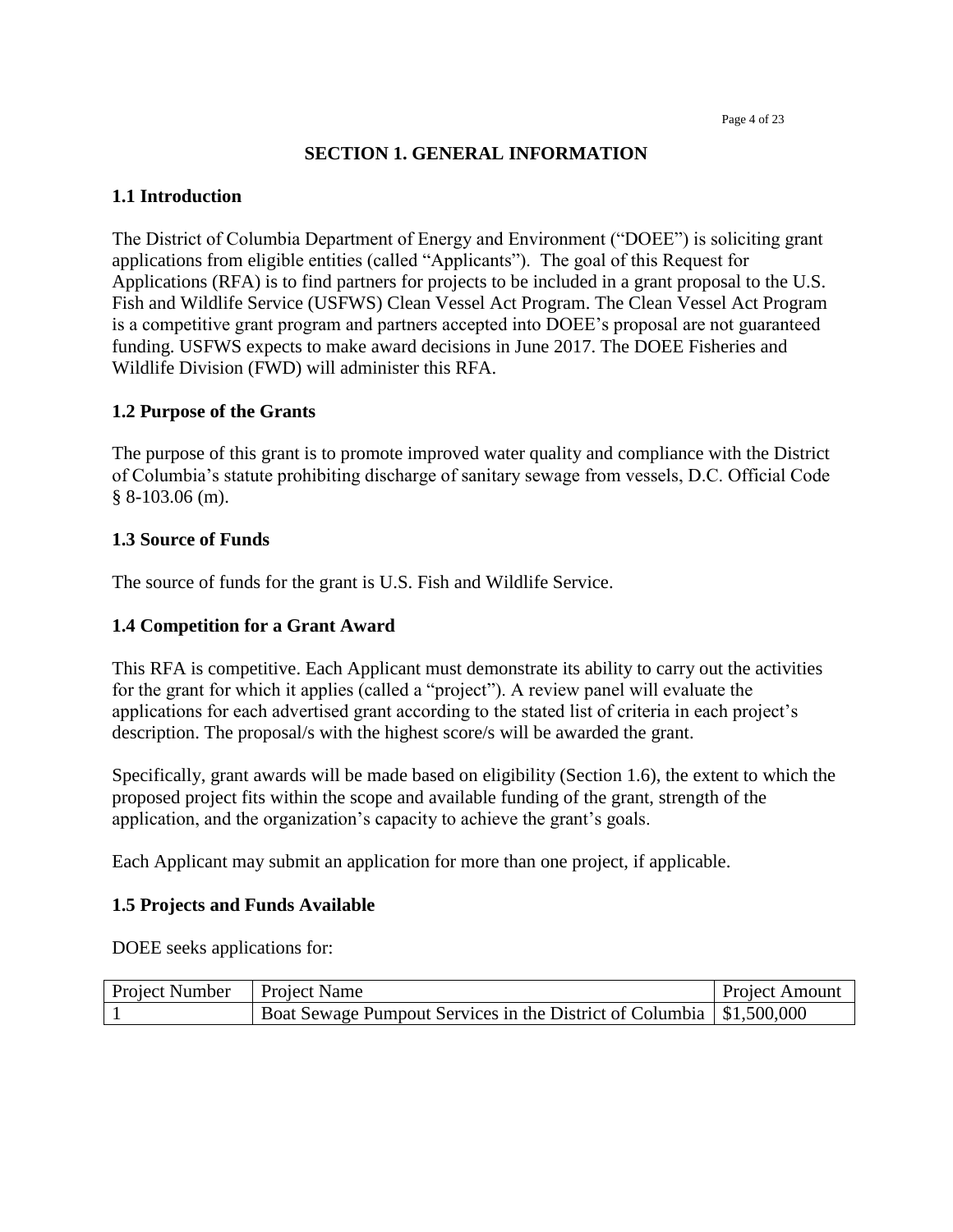## <span id="page-4-0"></span>**1.6 Eligibility**

The following are eligible to apply if an "x" appears:

 $\boxtimes$ -Nonprofit organizations, including those with IRS 501(c)(3) or 501(c)(4) determinations;

 $\boxtimes$ -Faith-based organizations;

**-Government agencies** 

 $\boxtimes$ -Universities/educational institutions; and

 $\boxtimes$ -Private Enterprises.

Continuing conditions of eligibility are that the information in the application is complete and truthful and that the Applicant at all times is able to meet any material conditions stated in its application. For instance, if an Applicant's ability to fulfill the terms of the grant is based on the availability of skilled staff and those staff should leave after the application's submittal or the grant award to the Applicant, the Applicant has the responsibility to advise DOEE in writing of this change in material conditions. Another example of change in material conditions that could result in the loss of eligibility would be the loss of the Applicant's tax-exempt status.

## <span id="page-4-1"></span>**1.7 Definitions**

**District** - The District of Columbia.

**Grantee** - The person provided a grant by the District, including a sub-grantee.

**Person** - A natural person or a legal entity, including a partnership, firm, association, joint venture, public or private corporation, trust, estate, commission, board, public or private institution, cooperative, the District government and its agencies, and the federal government and its agencies.

**Writing** - A tangible or electronic record of a communication or representation, including handwriting, typewriting, printing, photostat, fax, photography, word processing computer output, and e-mail. A "signed" writing includes an electronic symbol or process attached to, or logically associated with a writing, and executed or adopted by a person with the intent to sign the writing.

## <span id="page-4-2"></span>**1.8 Permissible Use of Grant Funds**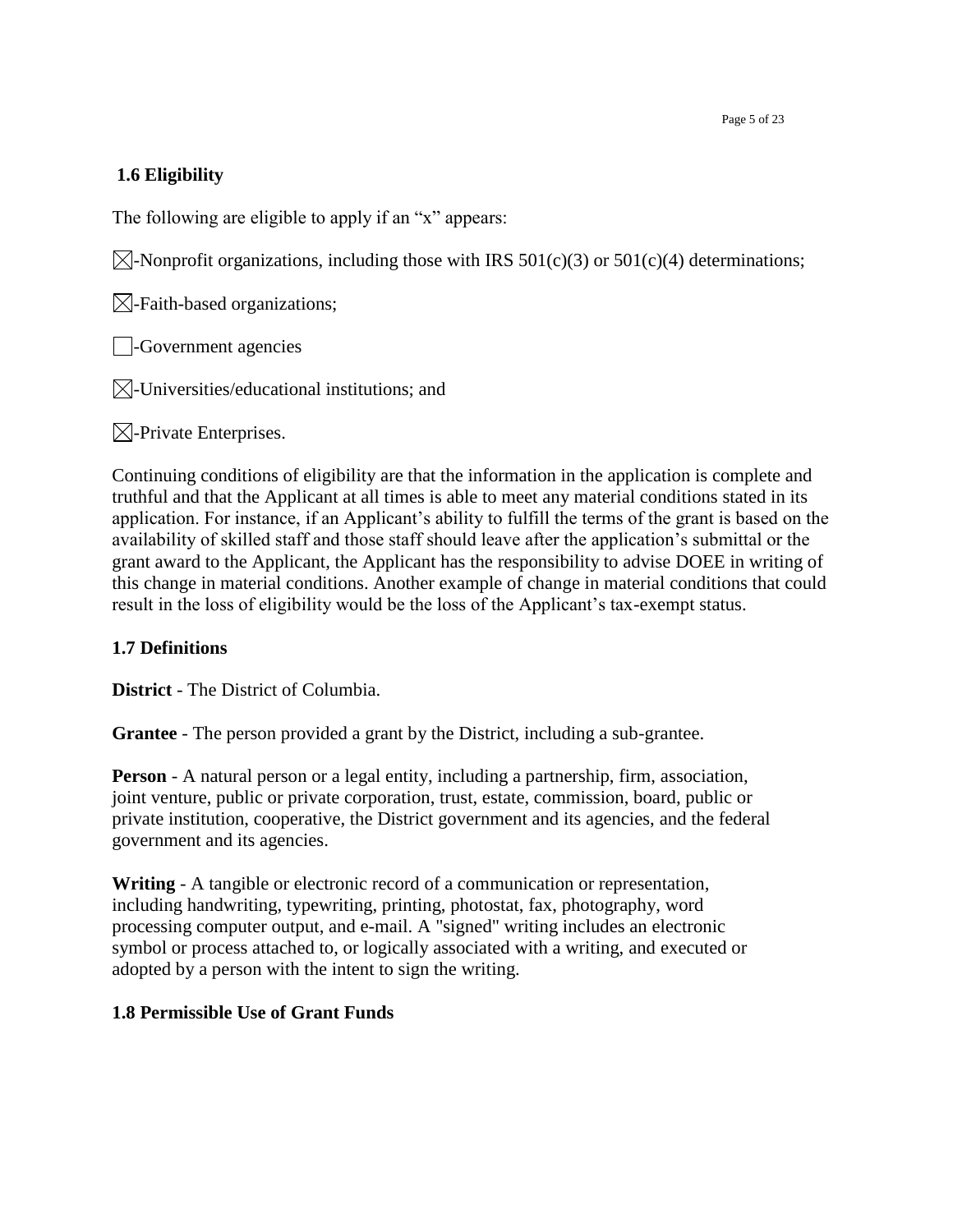#### Page 6 of 23

A Grantee may use grant funds only for allowable grant project expenditures. Grant funds related to work performed will be provided on a reimbursement basis, except that an advance of funds may be provided for grant administration expenses in limited circumstances for good cause approved by DOEE at its sole discretion.

## <span id="page-5-0"></span>**1.9 Grant Monitoring**

In its sole discretion, DOEE may use several methods to monitor the grant, including site visits, periodic financial reports and the collection of performance data. Each grant is subject to audit.

## <span id="page-5-1"></span>**1.10 General Terms and Conditions**

Appendix 1, "General Terms and Conditions" is incorporated by reference in this RFA. Applicants and Grantees must comply with any and all applicable terms and conditions outlined in Appendix 1.

## <span id="page-5-2"></span>**1.11 RFA Conditions - Promises, Certifications, and Assurances**

Appendix 2, "Applicant's Promises, Certifications, and Assurances" ("PCA"), is incorporated by reference in this RFA.

## <span id="page-5-3"></span>**1.12 DOEE's Authority to Make Grants**

DOEE has grant-making authority under:

- The Renewable Energy Portfolio Standard Act of 2004 (D.C. Law 15-340, D.C. Official Code §§ 34-1431-40), including § 34-1436(b) and (c)
- The Water Pollution Control Act of 1984, effective March 16, 1985, as amended, (D.C. Law 5-188; D.C. Official Code § 8-103.01 *et seq.*);
- The District Department of the Environment Establishment Act of 2005, effective February 15, 2006, as amended, (D.C. Law 16-51, D.C. Official Code § 8-151.01 *et seq.*);
- The Comprehensive Stormwater Management Enhancement Amendment Act of 2008, effective March 25, 2009, (D.C. Law 17-371; D.C. Official Code § 8-152.01 *et seq.*); and
- Other applicable laws and regulations.

## <span id="page-5-4"></span>**1.13 Conflicts between RFA and Applicable Law**

If any requirement of this RFA conflicts with a provision of any applicable law, including a District or federal law or regulation, the applicable legal provision shall control.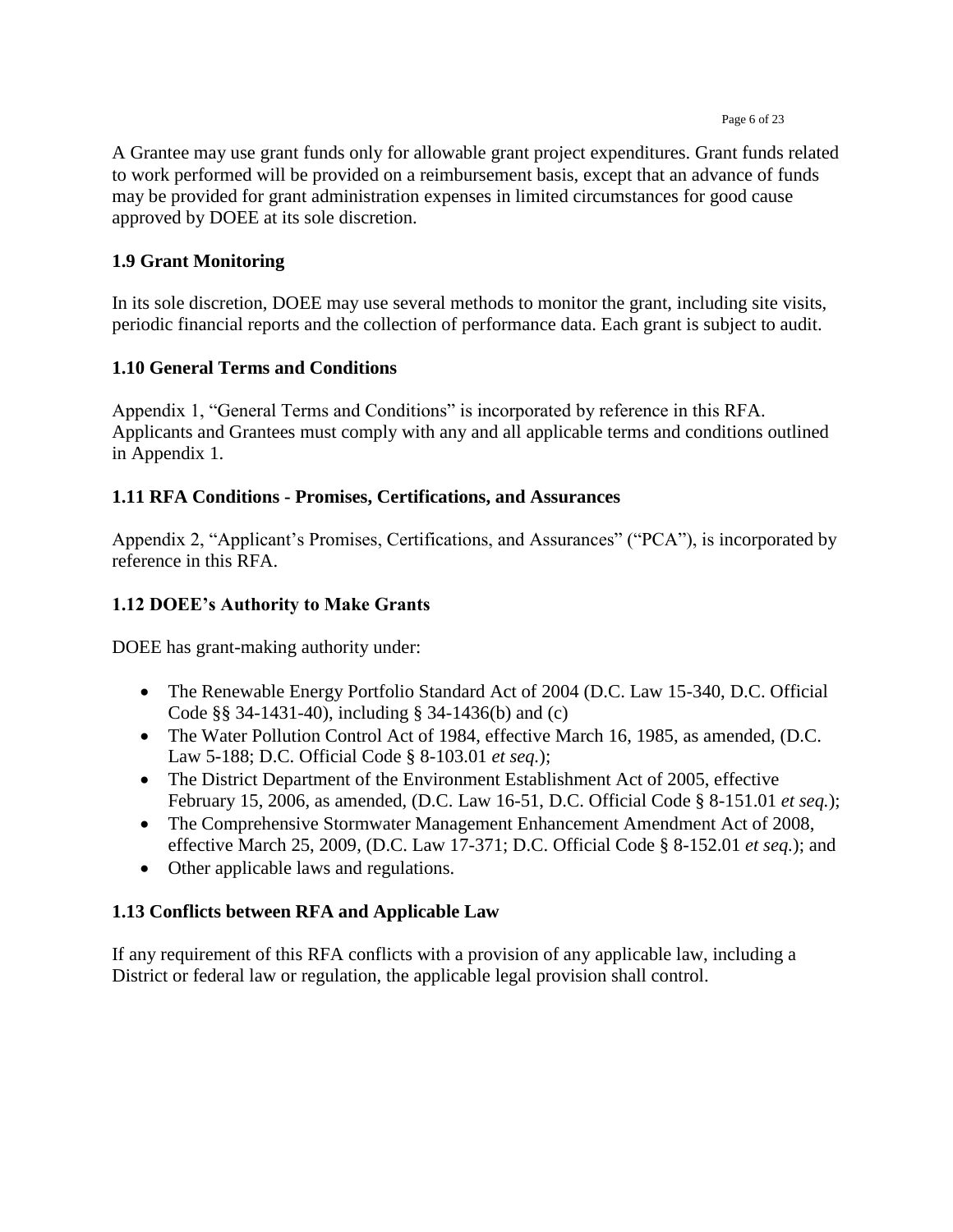Page 7 of 23

#### **SECTION 2. SUBMISSION OF APPLICATION**

#### <span id="page-6-1"></span><span id="page-6-0"></span>**2.1 RFA Release Date**

The release date of this RFA is 10/7/2016.

#### <span id="page-6-2"></span>**2.2 Obtaining a Copy of the RFA**

A person may obtain a copy of this RFA at doee.dc.gov or by requesting a copy through any of the methods listed in Section 2.6. Please add to any note the heading "RE: RFA 2017-1703- FWD."

#### <span id="page-6-3"></span>**2.3 Applications: When, What, and Where**

**When:** All applications must be received at the address below by 4:30 p.m. on 11/7/2016.

Applications will be dated and recorded as "received" pending review by DOEE for completeness. DOEE considers an application to be "filed" only if all the required materials are submitted. Late or incomplete applications will be considered received, not filed.

**What:** The contents of the Application are specified in Section 3. Each applicant must submit:

Five paper copies of the application; and

One electronic copy.

The Department will not receive faxed copies.

**Where:** The paper copies must be filed with DOEE at the following address:

#### **District of Columbia Department of Energy and Environment**

**RFA – Grants 1200 First Street NE 5 th Floor Washington, DC 20002**

**Attn: RFA** 2017-1703-FWD

<span id="page-6-4"></span>Email: Send the electronic copy, formatted as a .pdf file to 2016wildliferfa.grants@dc.gov.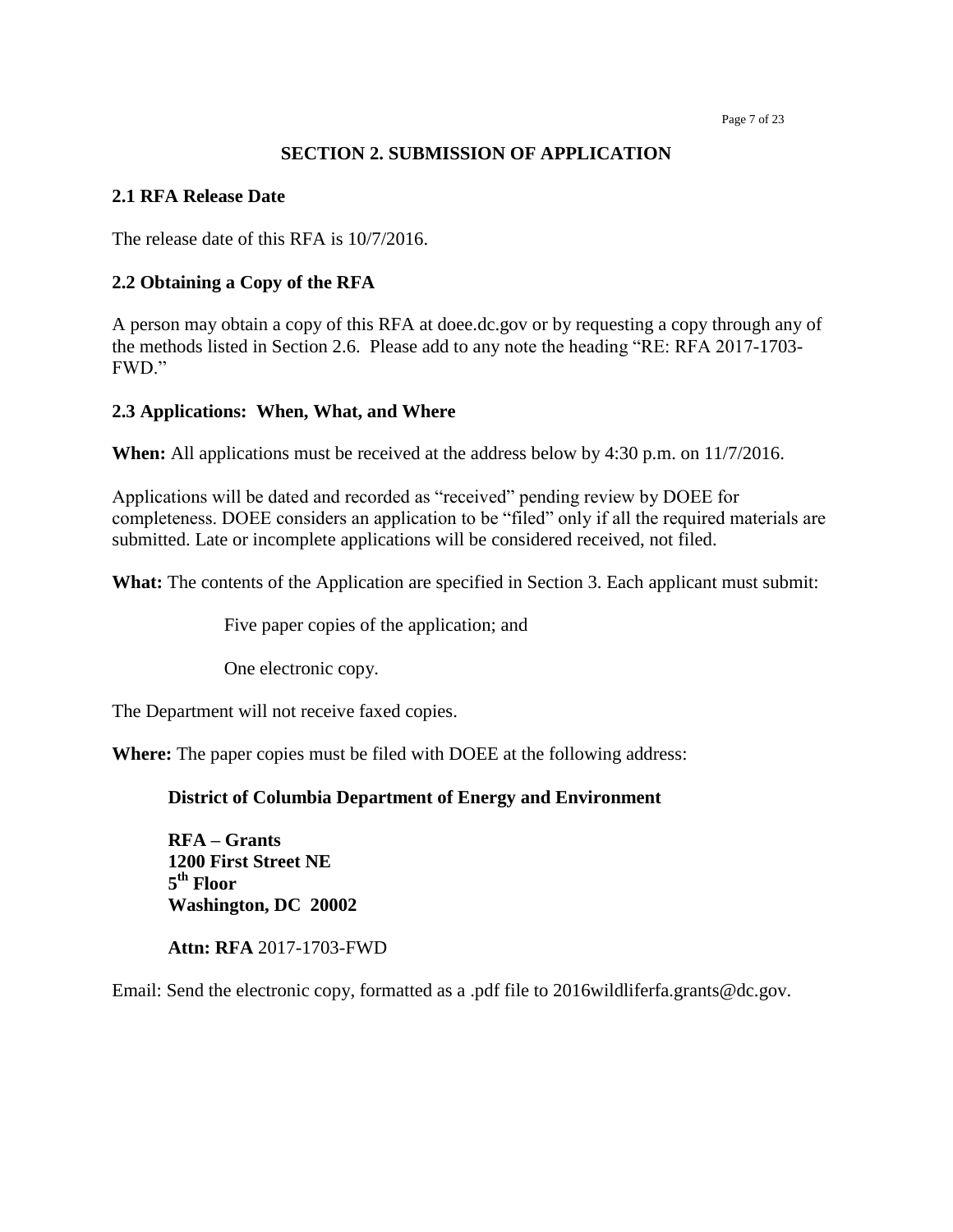Page 8 of 23

## **2.4 Award Announcement**

DOEE expects to notify each Applicant in writing of its award status within six weeks after the application due date.

# <span id="page-7-0"></span>**2.5 Updates and Questions and Answers (Q & A)**

Additional information may become available before the application is due. It is the Applicant's responsibility to stay up-to-date on the status and requirements of the grant for which it is applying.

DOEE welcomes questions seeking clarification of matters in this RFA. Questions about the RFA should be sent to 2016 wildlifer fa.grants@dc.gov with "RE: RFA 2017-1703-FWD" in the subject line.

DOEE will publish updates and Questions and Answers (Q&A) regarding the RFA at [doee.dc.gov.](http://doee.dc.gov/) DOEE will also create an email list to send updates and information regarding the RFA. A person can be put on the email list by immediately emailing 2016 wildliferfa.grants@dc.gov with the subject line "RE: RFA 2017-1703-FWD – Add me to the email list."

DOEE will provide the information to those on the email list at the same time the information is uploaded to the DOEE website. Paper copy updates will be available for pickup at DOEE's offices by appointment. DOEE will not mail out updates or Q&A materials.

The cut-off date for receipt of any questions is one week prior to the application deadline.

## <span id="page-7-1"></span>**2.6 DOEE Contacts**

DOEE can be contacted about this RFA (use the RFA's short name and number whenever possible) by:

- **(a) Emailing** 2016wildliferfa.grants@dc.gov with "RE: RFA 2017-1703- FWD" in the subject line;
- **(b) In person** by making an appointment (call Joanne Goodwin at (202) 535- 1798 and mention this RFA by name); or
- <span id="page-7-2"></span>**(c) Write** DOEE at 1200 First Street NE, 5th Floor, Washington, DC 20002, Attention: Joanne Goodwin RE: RFA 2017-1703-FWD on the envelope.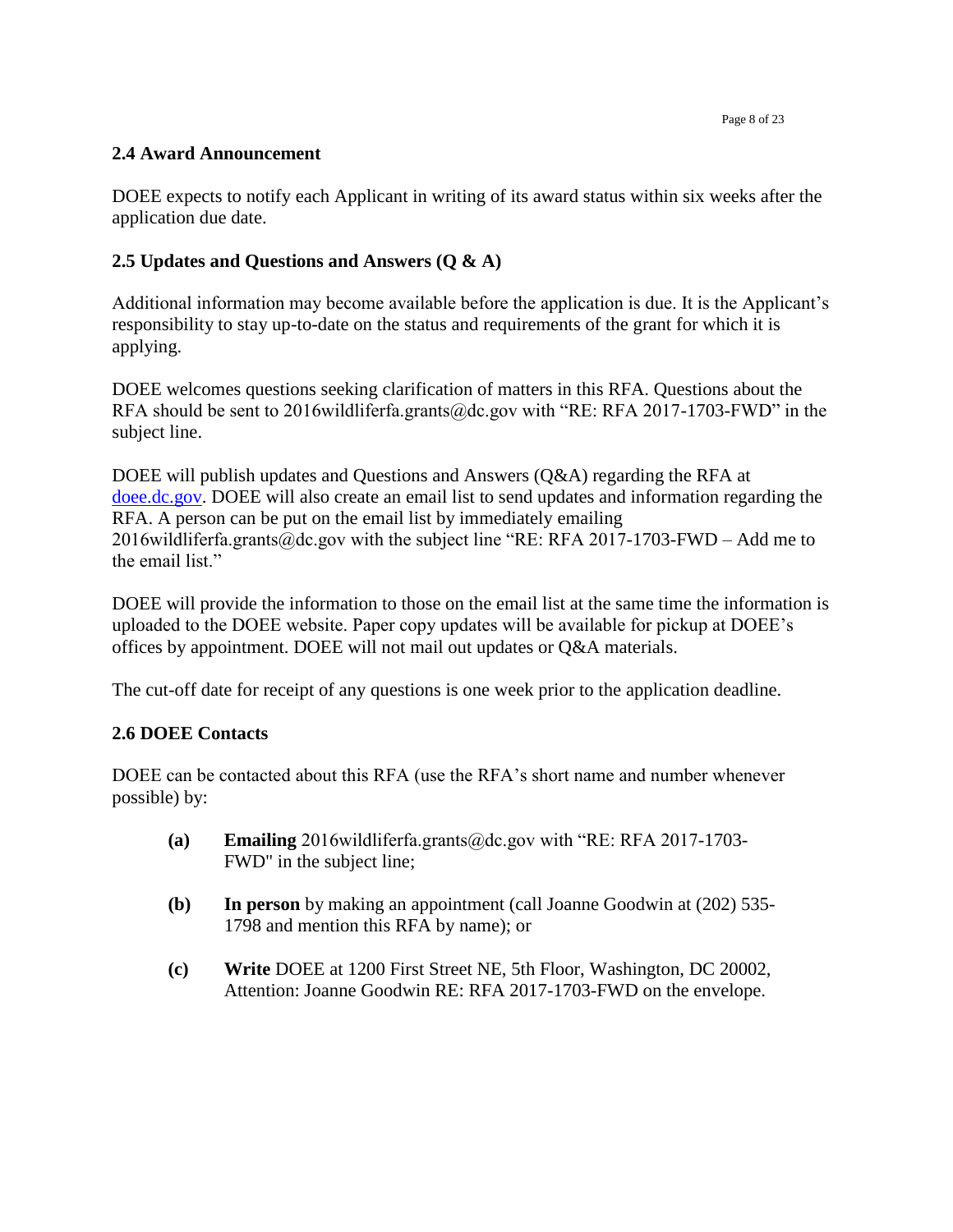## **SECTION 3. APPLICATION CONTENT**

### <span id="page-8-0"></span>**3.1 Format**

Proposals should be formatted as follows:

- (a) Use plain, white,  $8\frac{1}{2}$ " x 11" recycled paper with one-inch margins.
- (b) Applications should be double-sided to the extent possible;
- (c) Limit each project description to 15 double-spaced pages. Budget tables, flowcharts, photographs, the work plan, and other supporting documentation may be attached in addition to the project description
- (d) Staple the application in the top left-hand corner. Do not use a plastic cover or other form of binding.

## <span id="page-8-1"></span>**3.2 Proposal Content**

DOEE intends to fund a project that will benefit the environment, and, in particular, the environment of the District. The proposal should use the following format and explain, in increasing levels of detail, how the Applicant will accomplish this.

(Note: Before drafting the proposal, please read the project description very carefully to see if there are restrictions for the DOEE grant. For instance, certain activities might be required to take place in the District or the scoring might give extra points to labor sourced in the District.)

## **(a) Cover Sheet**

Include a cover sheet in the format specified in Appendix 3.

## **(b) Project Summary**

Provide a brief introduction (one or two paragraphs) that summarizes the proposal.

## **(c) Project Description**

Present the quantifiable outputs and how to measure the project's success. This will require identifying the target audience, explaining how the chosen methods will produce the outputs, and what resources must be expended to achieve the outputs identified. In presenting the project team and the budget, ensure that expenditures identified are those that the grant can reimburse.

(1) Purpose and Objectives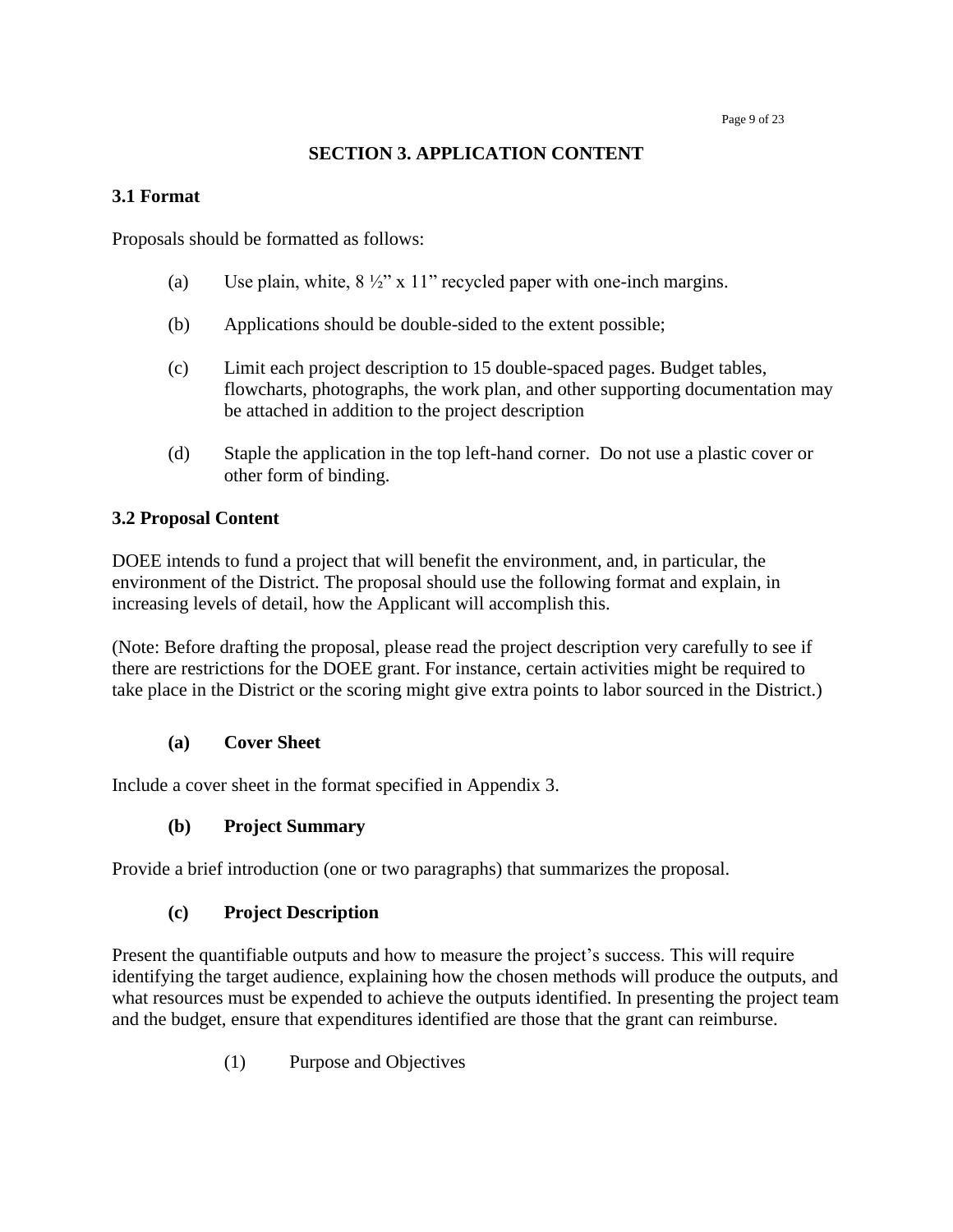State how the project will benefit the environment and identify its targets or objectives.

(2) Target Audience

Identify the target audience and address how the project will engage the target audience. For instance, if the project has an educational component, describe who the target audience is (e.g., high school students, low-income residents, etc.), how the project will educate the target audience, and how educating this audience will benefit the environment.

(3) Project Outcomes, Outputs, and Activities

### **Explain the expected project outcomes, the project outputs that will produce the outcomes, and the activities that make the outputs possible.**

A *project outcome* is a medium- to long-term result that occurs and/or continues after the project ends. Outcomes tend not to be quantified, because they are typically statements of relative conditions. For example, outcomes – not necessarily associated with this project – might include improved health of residents, an adequately sized riparian buffer, or increased public awareness of the effects of human activities on the health of the Chesapeake Bay.

*An output* is a short-term result achieved at the end of the project period. Outputs can and should be quantified. For example, an output might be described as providing watershed education to 100 students, installing 200 square feet of green roof and an informational sign, or cleaning two acres of land of invasive plants.

*Activities* are undertaken to achieve the outputs and outcomes. For example, if the project involves teachers, the proposal would explain how the Applicant will recruit the teachers, what the teachers will do, and if any experience or research supports the proposed use of teachers.

The proposal should connect the projected outcomes with the outputs, and the outputs, in turn, to the funded activities. This enables reviewers to evaluate what the proposed project will achieve if funded.

(4) Methods

Describe how the Applicant will use people and resources to accomplish the proposed activities.

(5) Measurement of Project Success

Provide quantifiable measurements. For example, a trash removal project might measure the pounds of trash removed, while a stormwater project might measure the amount of stormwater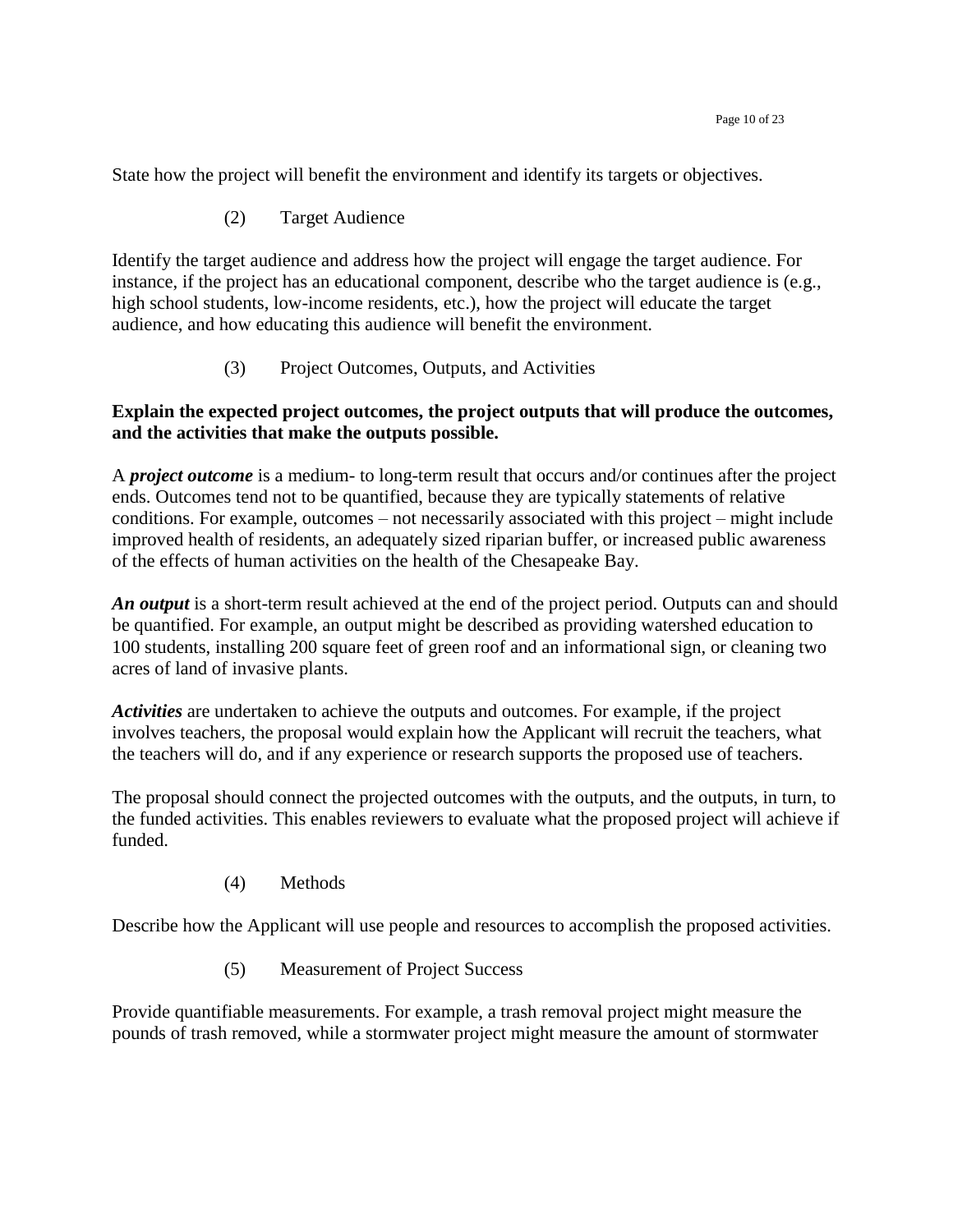captured. Also, if there are key tasks in the project, the proposal should identify the milestones necessary to produce the stated outputs.

(6) Project Budget.

Present a project budget and budget narrative.

An example of a project budget table, with categories that DOEE examines, appears in Appendix 4. The narrative should explain each budget line item. The explanation should be thorough enough to allow a reviewer to understand why expenditure levels were chosen and how the line item amounts were derived. The narrative should list its principal assumptions - for example, "senior staff are paid \$xx per hour times xx hours."

The proposal may use the budget format in Appendix 4. If the Applicant's own internal budget format is more detailed and covers each of the indicated line items, the Applicant may use its budget format. The budget must state the total cost of the project, even if the total exceeds the amount of the grant.

If the Applicant seeks an advance payment, it must request advance payment in its proposal and explain why an advance payment is requested. See Section 6.2.

Resources other than those being funded under the grant should appear in the column titled "Non-DOEE Match," meaning the Applicant intends to provide the indicated resources (i.e., the "match," and that the resources do not come from DOEE). Entries in this column would include both dollars and the value of the in-kind contributions. For example, in-kind contributions can include staff time, volunteer services, already-paid licensing fees, materials, supplies, and the use of equipment or real estate.

Volunteer hours provided to a grantee or sub-grantee must be valued at rates consistent with those the Applicant's organization ordinarily pays for similar work, including salary and fringes. If the grantee or a sub-grantee does not have employees performing similar work, the rates must be valued the same as rates ordinarily paid by employers in the same labor market for similar work.

The Applicant must verify that all costs in the budget are allowable and verifiable (see the examples of allowable costs and non-allowable costs listed below). DOEE will require documentation for grant payments, and the entire grant will be subject to audit.

Typical allowable costs are:

- 1. Rental of office space, some vehicles, and some equipment;
- 2. Employee salaries and benefits;
- 3. Contractor labor, including professional services;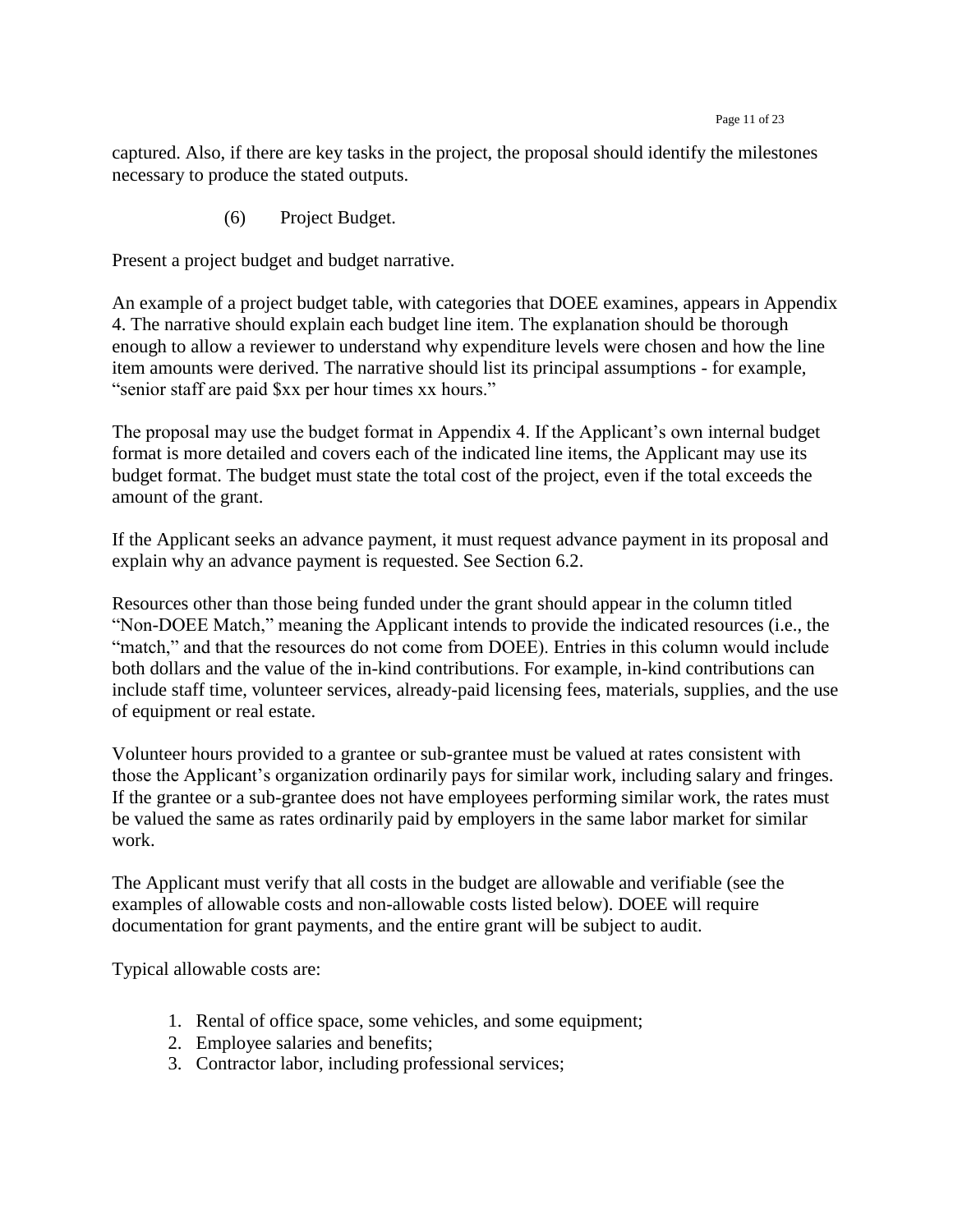Page 12 of 23

- 4. Accounting and bookkeeping services;
- 5. Communications, including telephone and data services;
- 6. Printing, reproduction, including signage;
- 7. Materials and supplies;
- 8. Computers and printers;
- 9. Small tools;
- 10. Some field equipment, typically below \$5,000 in value;
- 11. Postage and shipping;
- 12. Necessary travel, meals and lodging; and
- 13. Insurance.

If the category or size of the expenditure is not obviously connected to the proposed project, the proposal should justify it. For example, a project to install a \$100,000 trash trap should discuss how the particular equipment was identified and why the price is the best for the project.

Non-Allowable Costs include:

- 1. Most major equipment, like vehicles;
- 2. Lobbying, including salaries and overheads and out-of-pocket expenses;
- 3. Entertainment;
- 4. Interest payments on loans;
- 5. Most food; and
- 6. Land purchases.

#### **(a) Applicant**.

(1) Organization.

Describe the organization's history, mission, and current or past projects that demonstrate the organization's capacity to achieve the project's goals. This section should be limited to one page. To provide further information, the Applicant can reference its website or attach organizational brochure or resume.

(2) Key personnel.

Identify the key team members for the project and provide brief biographies or their resumes. The team members can be staff, volunteers or contractors.

(3) Past performance on District Grants/Contracts.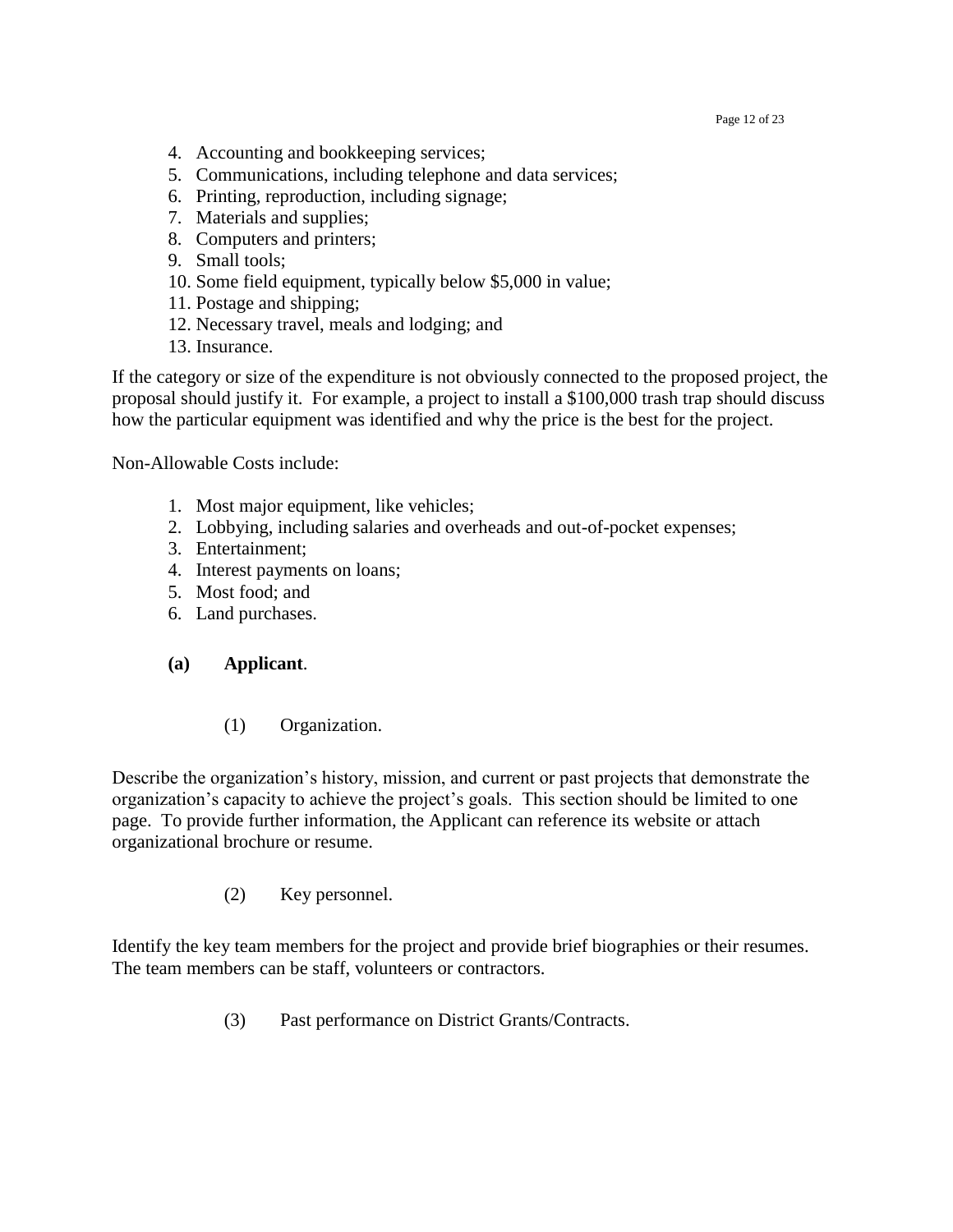Identify District agencies from which the Applicant has received funding as a contractor, grantee, or partner in the past five years and provide specific information including:

- The grant(s) or contract(s) title;
- The District agency/agencies;
- The grant number(s), contract number(s), or other identifier(s);
- $\bullet$  The amount(s) paid; and
- What was accomplished as a result of the funding(s).

Briefly describe any disputes, investigations, or audits related to any of these District grants or contracts, grants, or partnerships in the past five years.

(4) Partners.

Sometimes partnerships can improve the success of a project. These partnerships might be with government agencies, nongovernmental organizations (NGOs), companies, or individuals. If a partner is to be involved in the project, the Applicant must describe the partner's involvement and resource commitments. The proposal must identify and attach a letter of support on the partner's letterhead, signed by an authorized official if the partner is a government agency, NGO, or business entity.

In lieu of a letter, an Applicant may attach an email from the partner (or an authorized official if the partner is a government agency, NGO, or business entity) that states support of the project and identifies the partner's name, address, website, and a contact name, telephone number, and email address.

For the following types of partners, provide the documentation indicated.

i. District of Columbia Public Schools

If the Applicant will work with the District of Columbia Public Schools (DCPS), it must include a letter of support from the principal of each school with which it will work, and, if available, from each participating teacher. Teachers and principals may send a joint letter.

ii. Property Owner

If the Applicant will work on public land, it must submit a letter of support from the managing agency. Similarly, if the Applicant is to work on private land, it must submit a letter of support from each property owner. If the project includes construction or installation, the letter must acknowledge that the property owner will be responsible (either directly or through an agreement with another entity) for project maintenance.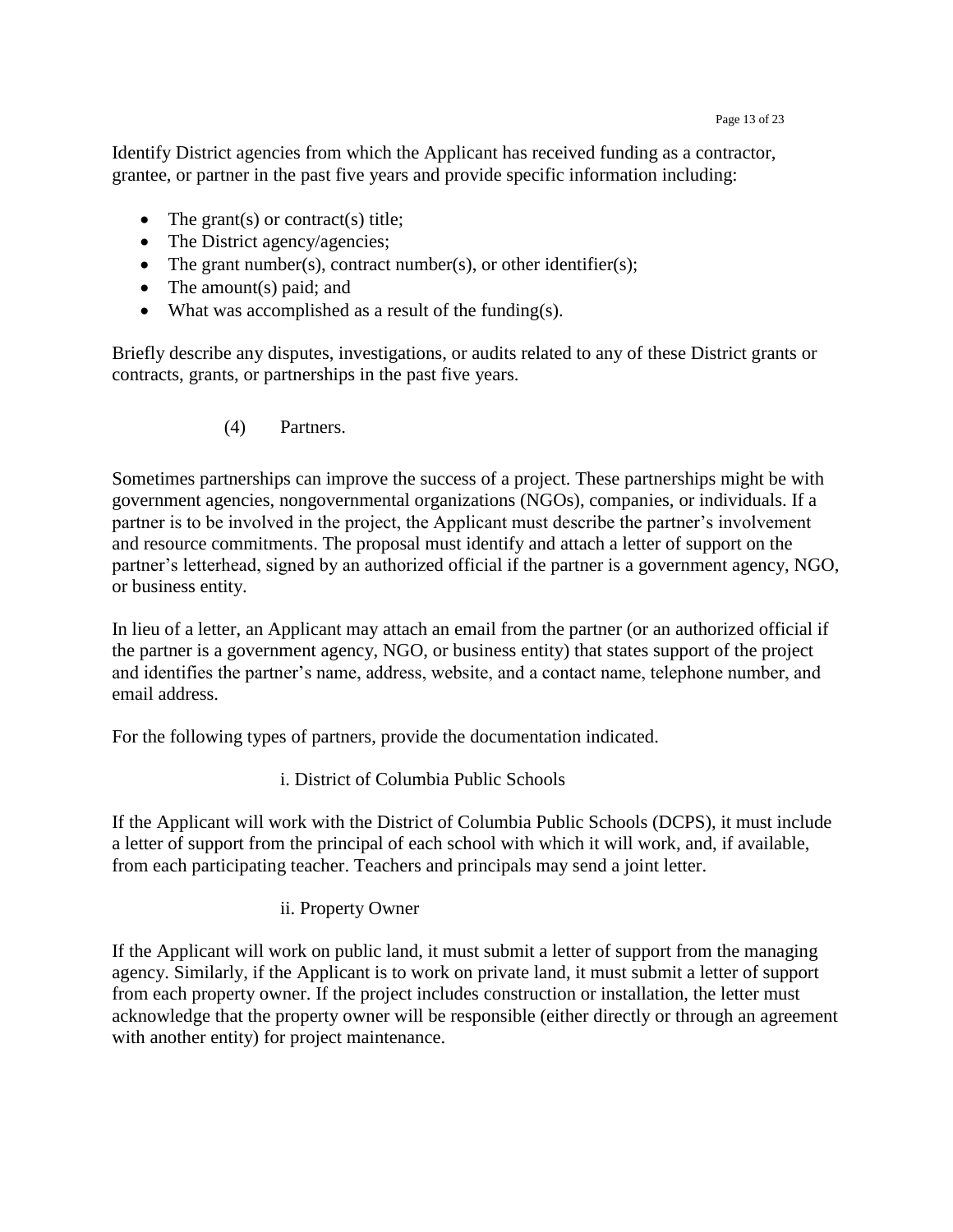iii. Partnering Organization

If the Applicant has identified a project partner, it must include a letter of intent from the collaborating organization/s, agreeing to participate in the proposed project. The letter should demonstrate that the partnering organization understands the project presented for funding and the activities and/or services that the partner will provide.

iv. National Park Service

Projects that would be carried out on National Park Service (NPS) property will require NPS permission. Sometimes the paperwork supporting such permission takes extra time to complete. DOEE will accept more informal statements generated by responsible NPS officials, including emails.

## <span id="page-13-0"></span>**3.3 Work Plan**

The application must include a proposed work plan that describes the timeline for project implementation.

## <span id="page-13-1"></span>**3.4 Required Documents**

Each of the following documents must be filed as part of the proposal package. If the document is not in this filing, DOEE may classify the grant application as "received" but not "filed," as specified in Section 2.3. However, if a government agency must issue a required document, and the Applicant has requested the document but not received it, DOEE may accept a copy of the Applicant's request to the agency for the purpose of deeming the Application "filed."

## **(a) Certificate of Good Standing**

Each Applicant must submit a current Certificate of Good Standing from the District Department of Consumer and Regulatory Affairs.

## **(b) Promises, Certifications, and Assurances**

Each Applicant must sign and submit the "Promises, Certifications and Assurances" ("PCA") in Appendix 2. Signing the PCA is a condition of eligibility for this grant. If the Applicant is not prepared to sign the PCA, it should not apply for a grant. Compliance with the promises, certifications, and assurances in the PCA is a continuing condition of eligibility for this grant.

The PCA must be signed by the Applicant or, if the Applicant is an organization, by a duly authorized officer of the organization.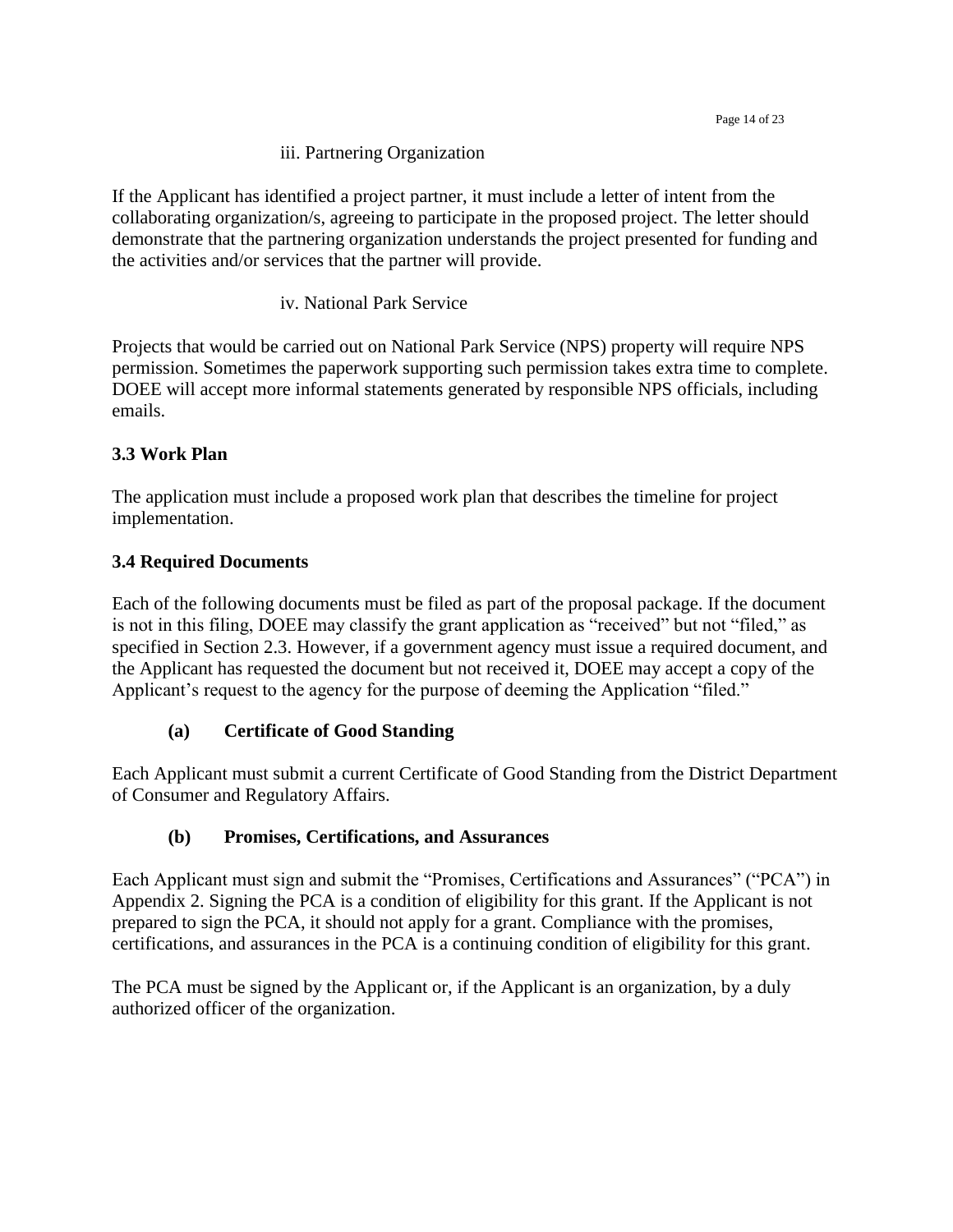The PCA also includes a sworn statement verifying that the Applicant is not in arrears (i.e. is "current") on all obligations outstanding to the District, including all District agencies. The Applicant must be "current" as of the date of the application and the date of a grant award. DOEE requires, as a condition of continuing eligibility, that a grantee stay current on such obligations during the period of the grant.

## **(c) IRS W-9 Tax Form**

The Applicant must submit a current completed W-9 form prepared for the U.S. Internal Revenue Service (IRS). DOEE defines "current" to mean that the document was completed within the same calendar year as that of the application date.

## **(d) Tax Exemption Affirmation Letter**

The tax exemption affirmation letter is the IRS's determination letter of non-profit status. If this letter is not available, then the Applicant should provide its most recent IRS Form 990 tax return, if one was submitted. If no return has yet been filed, the organization can submit its application for tax-exempt status. If the group has a supporting organization with an IRS tax-exempt status determination, then that organization's tax exemption affirmation letter should also be submitted.

**If there is no IRS tax exemption affirmation letter because the organization is a religious organization, then the Applicant may submit the best evidence it can of its status.** Examples of potential best evidence for this purpose include, but are not limited to (i) a letter from the leader of the organization verifying that the organization is a religious group; (ii) a letter from the group's board chair or similar official, verifying that the organization is a religious group; (iii) the Applicant's most recently submitted state sales or other tax exemption form, if it exists (Form 164 in the District of Columbia); or (iv) the state's issued tax exemption certificate or card, if it exists. (*See* IRS publication no. 1828, *Tax Guide for Churches and Religious Organizations.*)

## **(e) Applicant's Current Fiscal Year Budget**

The Applicant must submit its full budget, including projected income, for the current fiscal year, using a format at least as detailed as that presented in Appendix 4. Also, the Applicant should submit a comparison of budgeted versus actual income and expenses of the fiscal year to date.

## **(f) Applicant's Financial Statements**

If the Applicant has undergone an audit or financial review, it must provide the most recent audited financial statements or reviews. If audited financial statements or reviews are not available, the Applicant must provide its most recent complete year's unaudited financial statements.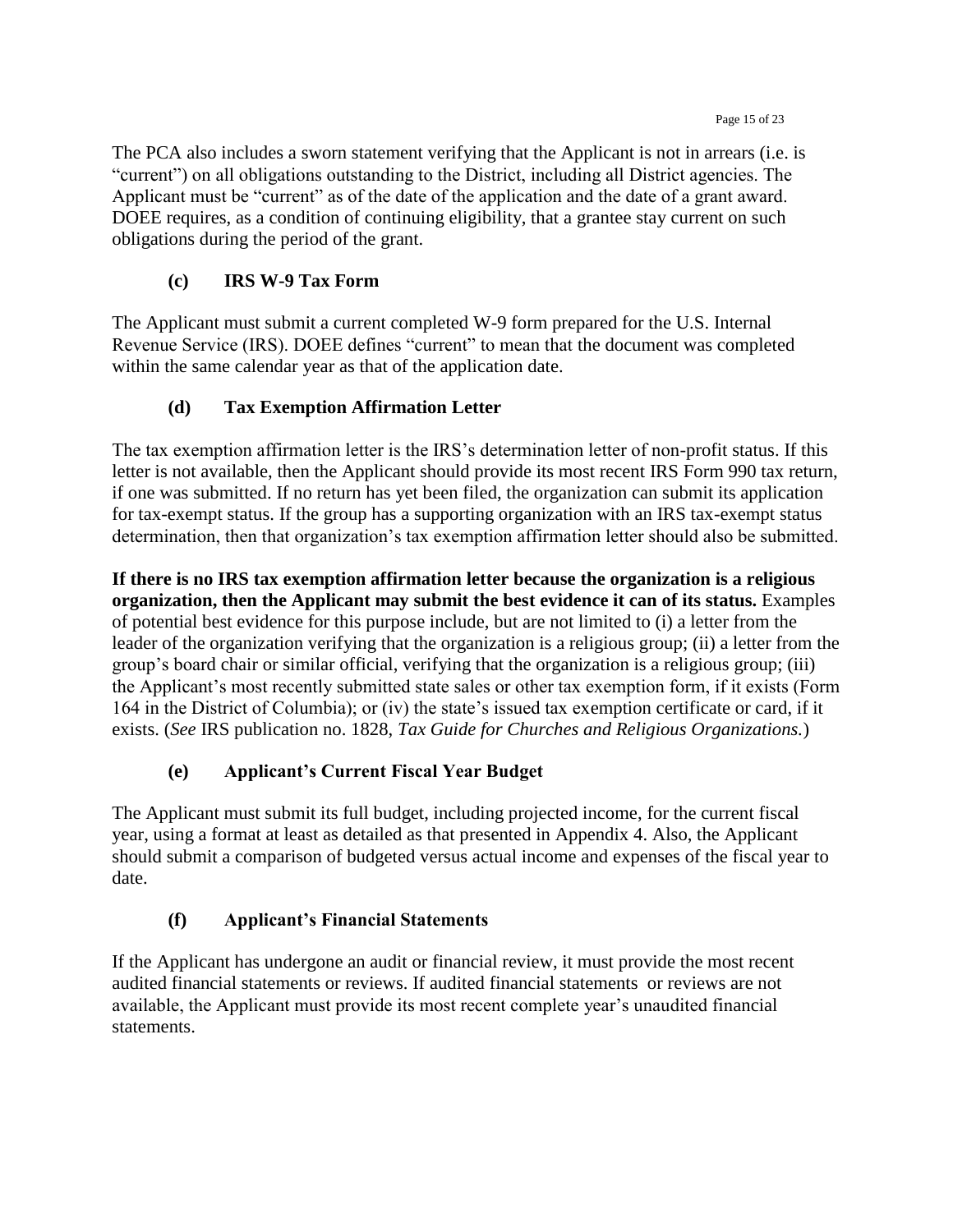## **(g) Separation of Duties Policy**

The Applicant must state how the organization separates financial transactions and duties among people within the organization in order to prevent fraud or waste. This may be a statement that already exists as a formal policy of the organization, or the Applicant may create the statement for purposes of the application. The applicant should state which of these situations apply.

This statement should:

- Describe how financial transactions are handled and recorded;
- Provide the names and titles of personnel involved in handling money;
- Identify how many signatures the financial institution(s) require on the organization's checks and withdrawal slips; and,
- <span id="page-15-0"></span>Address other limits on staff and board members' handling of the organization's money.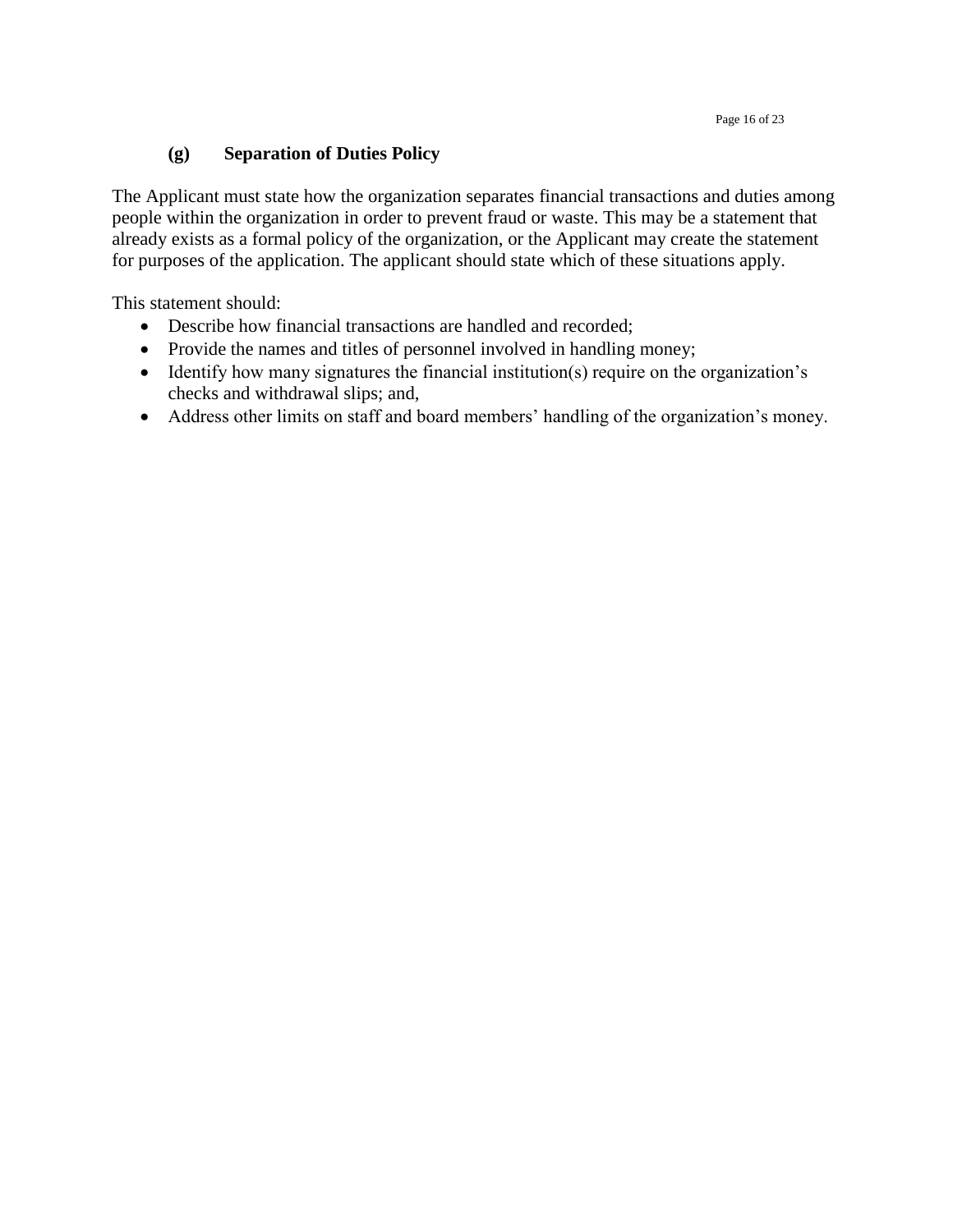Page 17 of 23

### **SECTION 4. Review Panel and Application Scoring**

### <span id="page-16-0"></span>**4.1 Review Panel**

This is a competitive grant. The review panel for the RFA will be composed of individuals with knowledge in the areas directly related to the RFA. The review panel will review, score and rank each Applicant's proposal.

The panel will recommend the top scorer for award of the grant.

Review panels vary in size, but typically are made up of three to five people. At least two members of the review panel will be from DOEE staff. Whenever practicable, each panel will include at least one person from outside of DOEE.

## <span id="page-16-1"></span>**4.2 Scoring Criteria**

The reviewers score each proposal according to a list of criteria and their available points. The scoring of each application is based on a 100-point scale. The criteria and the points appear in the RFA's description of each grant opportunity. The Applicant should read this list carefully, ensuring that the proposal addresses each of the criteria.

Preferences may be awarded for points independent of the 100-point scale. An Applicant with an address in the District at the time of the application will be awarded a residency preference of 10 (ten) points. If the Applicant does not have an address in the District, but the application includes a District-based business or non-profit partner, five (5) points will be awarded. The residency preference will be afforded as follows:

- 1. The preference points will be added to any points awarded to the Applicant on the 100 point scale used to rank qualified applications to each project.
- 2. Preference candidates will be selected ahead of equally scoring, non-preference candidates.

Some grants require matching funds or other matching resources. Some grants do not require matches, but do allot points for scoring. Matches can be provided with resources of value to the proposed project, as discussed above in the section on budget. The Applicant should read the grant description carefully to determine if a match is required or allot points.

<span id="page-16-2"></span>*See section 7 for detailed scoring criteria for this solicitation.*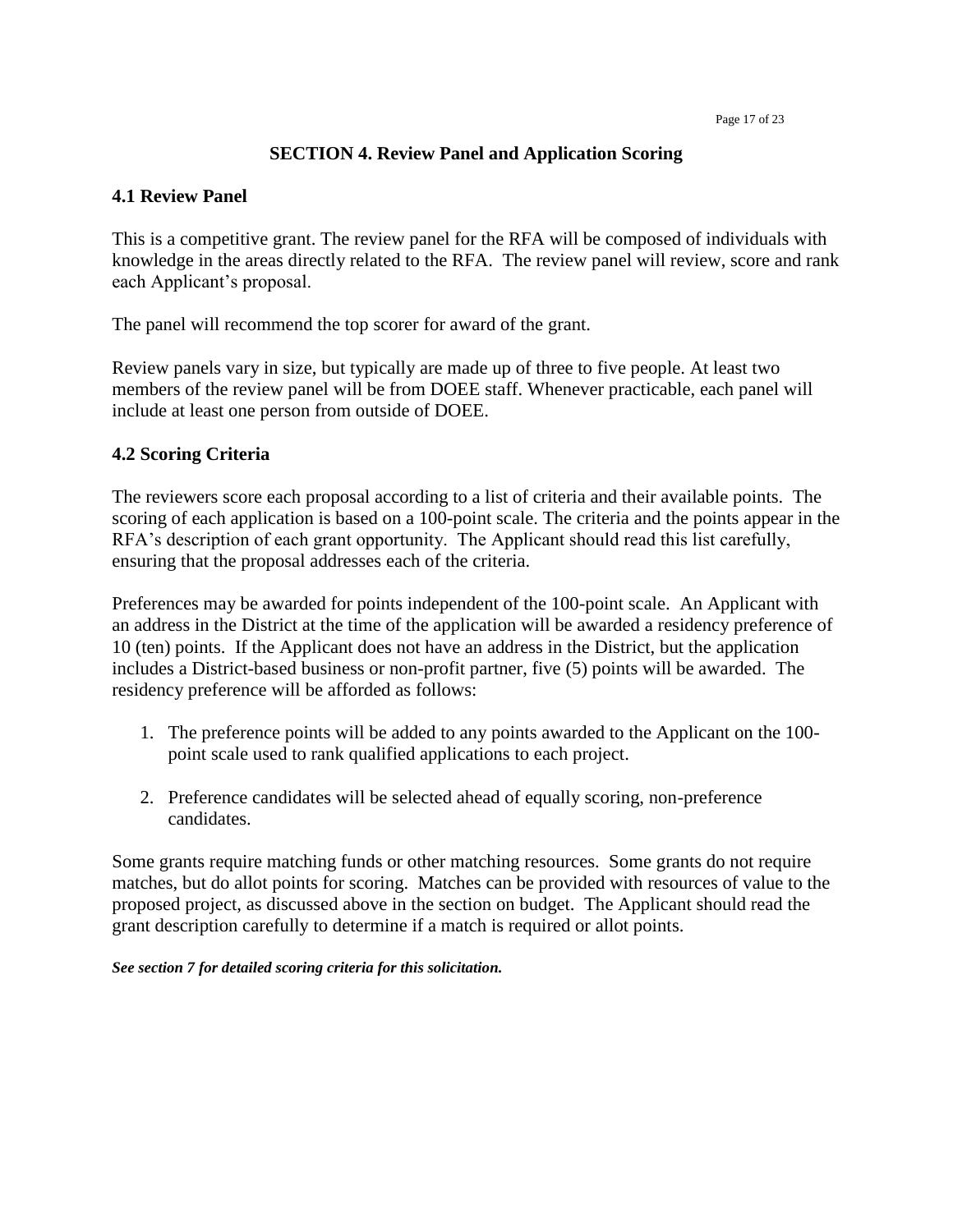#### **SECTION 5. GRANTEE DOCUMENT REQUIREMENTS**

#### <span id="page-17-0"></span>**5.1 Submissions If Applicant Will Receive the Grant**

Upon acceptance of a grant award, the Grantee must provide the following documents.

#### **(a) Certificate of Insurance**

The Grantee shall submit a certificate of insurance giving evidence of the required coverage outlined in Appendix 1, General Terms and Conditions. DOEE will presume that the budget covers the cost of this required insurance and will not later adjust the grant award for this amount.

### **(b) Assurance of Continued Truth and Accuracy**

<span id="page-17-1"></span>The Grantee shall reaffirm upon acceptance of the grant award that the statements it signed in support of its application are still true and correct, or, if not, what has changed. See also Section 1.6.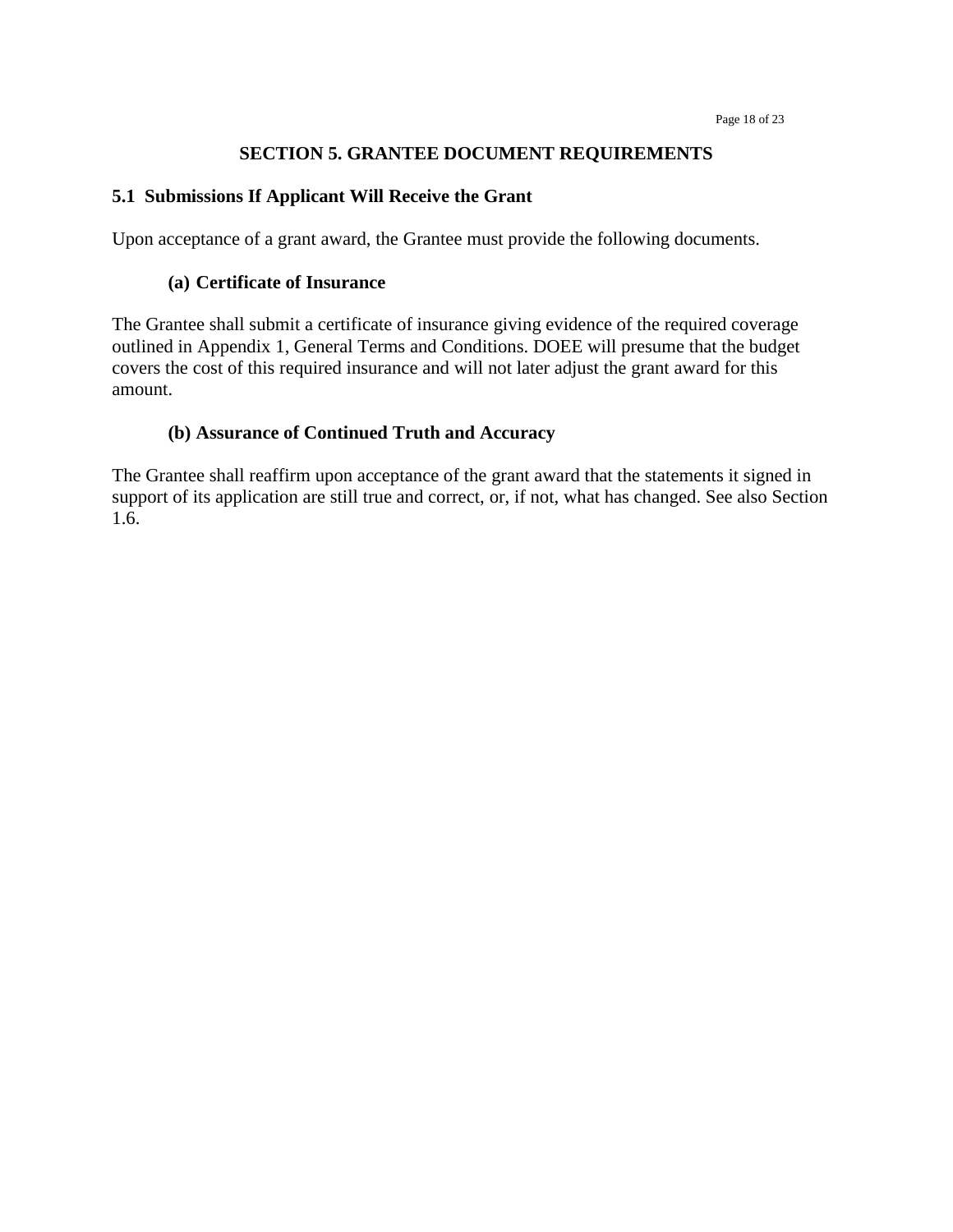#### **SECTION 6. FILING REQUIREMENTS GENERAL PROVISIONS**

#### <span id="page-18-0"></span>**6.1 Reporting Requirements**

The grantee must submit the following reports as a condition of continuing eligibility for funding.

#### **(a) Quarterly Status Reports**

DOEE will provide a quarterly status report template with the grant award. These reports, which discuss grant activities for the preceding quarter, will be due on each of the following dates.

| $1st Q$ (Jan-Mar): | April 15   |
|--------------------|------------|
| $2nd Q (Apr-Jun):$ | July 15    |
| $3rd$ Q (Jul-Sep): | October 15 |
| $4th Q$ (Oct-Dec): | January 15 |

If a report's due date falls on a weekend or District holiday, the report will be due the next business day.

The report must detail actions taken in the quarter preceding the report date, highlight outputs achieved, provide a financial update, and report unforeseen changes to project timetable, staffing, or partnerships, as well as any other changes that may affect project outcomes.

#### **(b) Final Report**

DOEE will provide a final report template with the grant award. This report includes quantification by the grantee of the project's outputs and describes the extent to which project outcomes met or will meet the objectives of the funded proposal. The template requires submission of data and analysis of the data.

#### **6.2 Reimbursement of Project Expenditures and Disbursement of Funds**

DOEE will not reimburse the Grantee for any work undertaken before DOEE notifies the recipient of the final award of the grant.

DOEE will reimburse the Grantee only for expenditures incurred to perform work under the grant. In limited cases, DOEE may advance funds at the beginning of the grant period for good cause approved by DOEE at its sole discretion. If the Applicant seeks an advance payment, it must request such payment in its proposal and explain why an advance payment is being requested.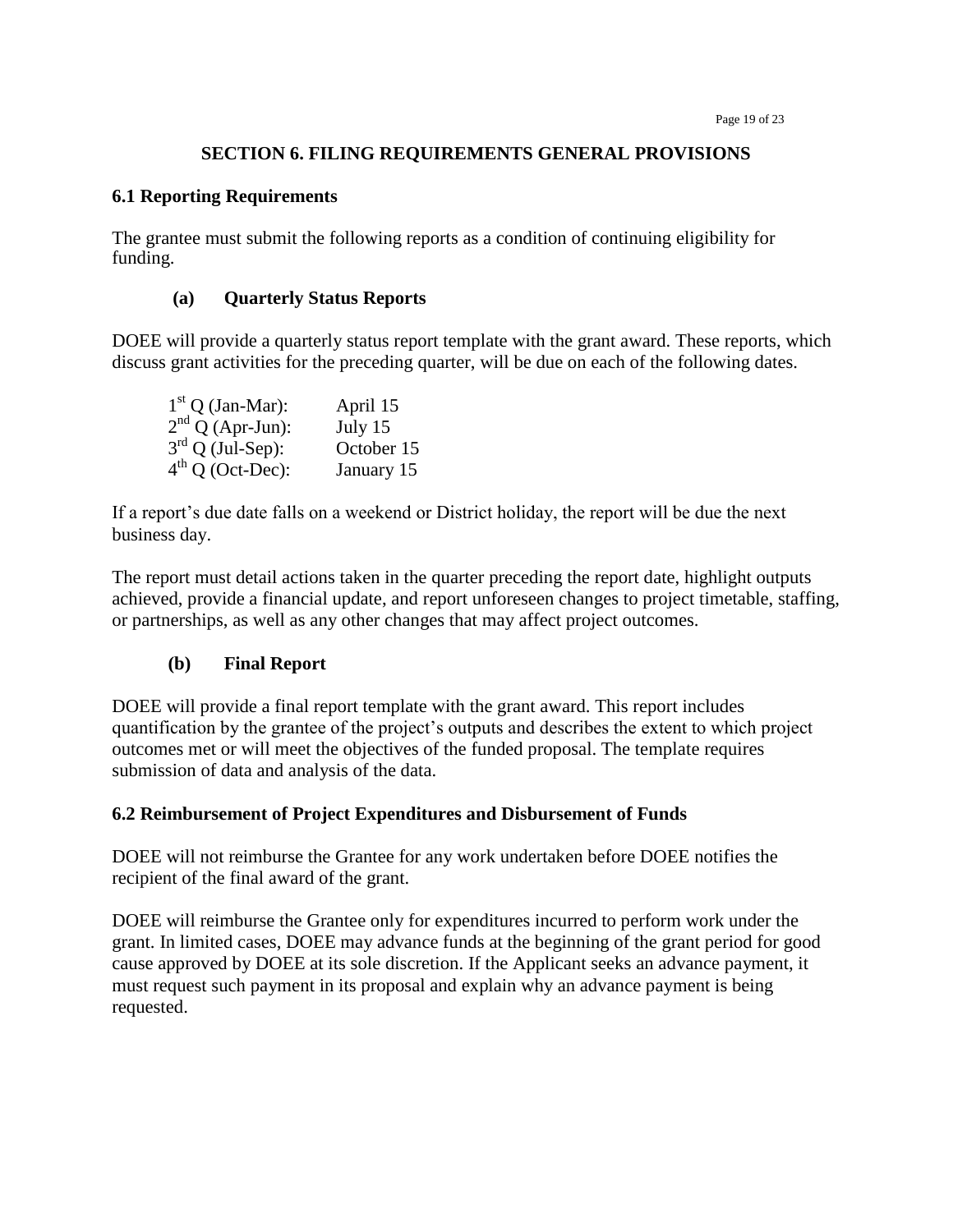DOEE operates on the District's fiscal year, which starts October 1 of a calendar year and ends September 30 of the next calendar year. The grantee may submit a reimbursement request or an invoice at any time during the fiscal year for work performed within that same fiscal year. Each request/invoice must include supporting documentation.

Reimbursements will be mailed to the address on file for the grantee. DOEE may make electronic payments in lieu of mailing checks. DOEE generally pays grant invoices 30 days after DOEE receives them.

DOEE will withhold the final 10% invoiced under a grant until all required activities have been completed, including receipt of the final report.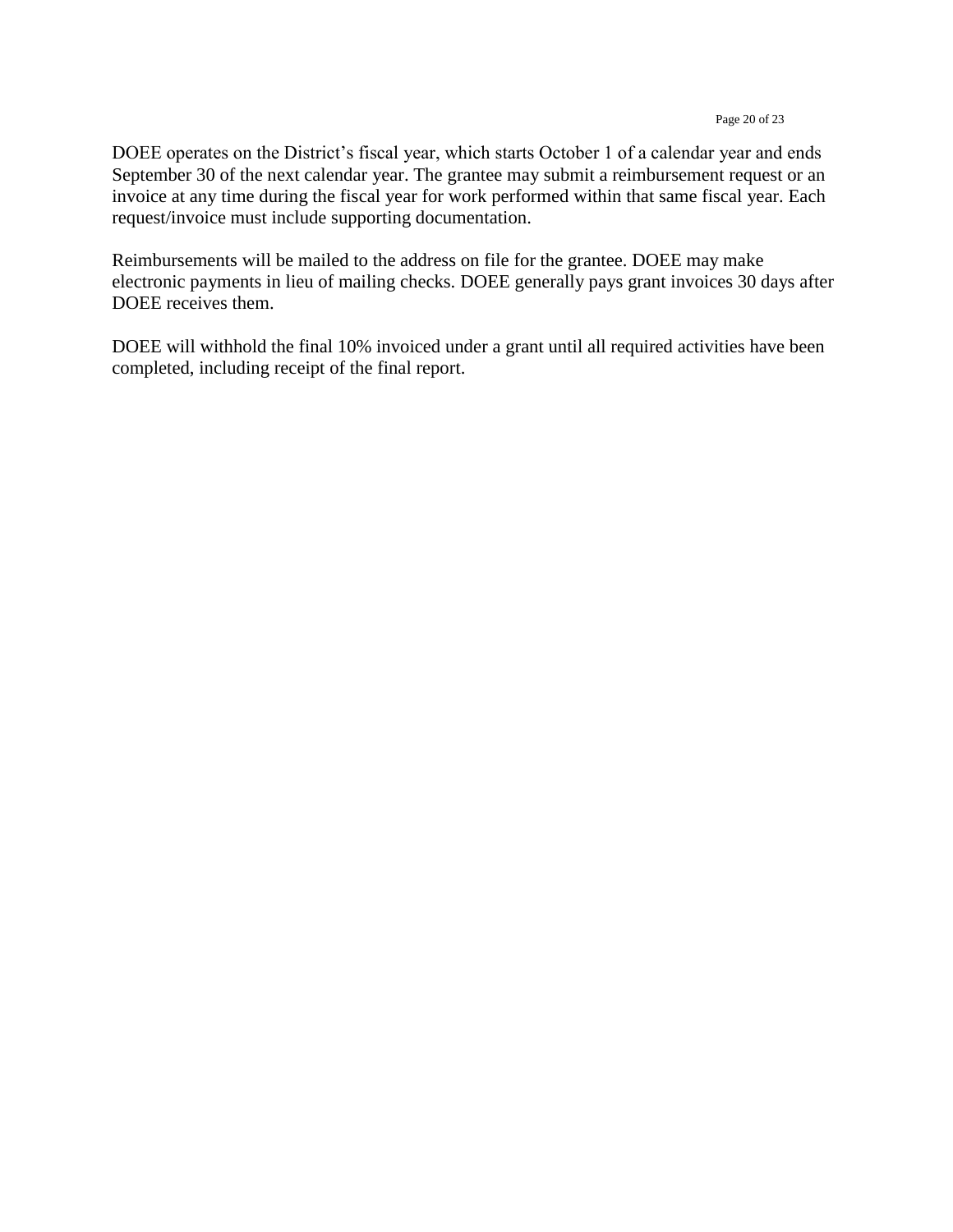#### **SECTION 7. PROJECTS PROPOSED FOR GRANT FUNDING**

#### <span id="page-20-1"></span><span id="page-20-0"></span>**7.1 Summary: Project Title and Available Funds**

#### **Project Name**

Boat Sewage Pumpout Services in the District of Columbia

#### **Introduction**

The Department of Energy and Environment (DOEE) Fisheries and Wildlife Division (FWD) seeks applicants to propose projects to be included in a grant application to the U.S. Fish and Wildlife Service (USFWS) for funding to purchase or operate and provide maintenance for boat sewage pumpout systems, portable pumpouts, or pumpout boats.

In order to promote improved water quality and increased compliance with the District of Columbia's statute prohibiting discharge of sanitary sewage from vessels, D.C. Official Code § 8-103.06 (m), DOEE seeks applications for a project for the purchase, improvement, and installation of one or more boat sewage pumpout systems or a pumpout boat for District of Columbia waters.

The navigable waters of the District include 11.6 linear miles of the Potomac River, 6.5 miles of the Anacostia River, and 1.8 miles of the Washington Channel. Most of the District's streams are considered polluted or impaired. A stream is considered "impaired" when it is not swimmable, drinkable, navigable, fishable, good habitat for fish, or healthy enough for casual contact. According to the District's 2012 Water Quality Assessment report, none of the District's waters are healthy enough for primary contact, particularly swimming. The 2012 Water Quality Assessment report also shows a 303(d) listing of impaired water bodies and the measurements of impairment. E. coli is among the factors listed. All three segments of the Potomac River (upper, middle, and lower) are listed for having higher than normal E. coli bacteria. Both segments of the Anacostia River (upper and lower) are listed for a variety of impairments, which include higher than normal biochemical oxygen demand and bacteria. While much of the E. coli in the District's waters is a result of the city's combined sewer outfall discharges, boat sewage is also a source of bacteria pollution.

The Clean Vessel Act Program is a competitive grant program and partners accepted into DOEE's proposal are not guaranteed funding. USFWS expects to make award decisions in June 2017. Grant funds will pay for up to 75% of total project costs. Partners funded through this grant will have to provide the remaining 25% with non-federal funds.

#### **Project Period**

The project period will start on the date of the award until September 30, 2018. All work must be complete by September 30, 2018. This period can be extended and additional funding provided, depending upon the performance of the Grantee and the availability of funds.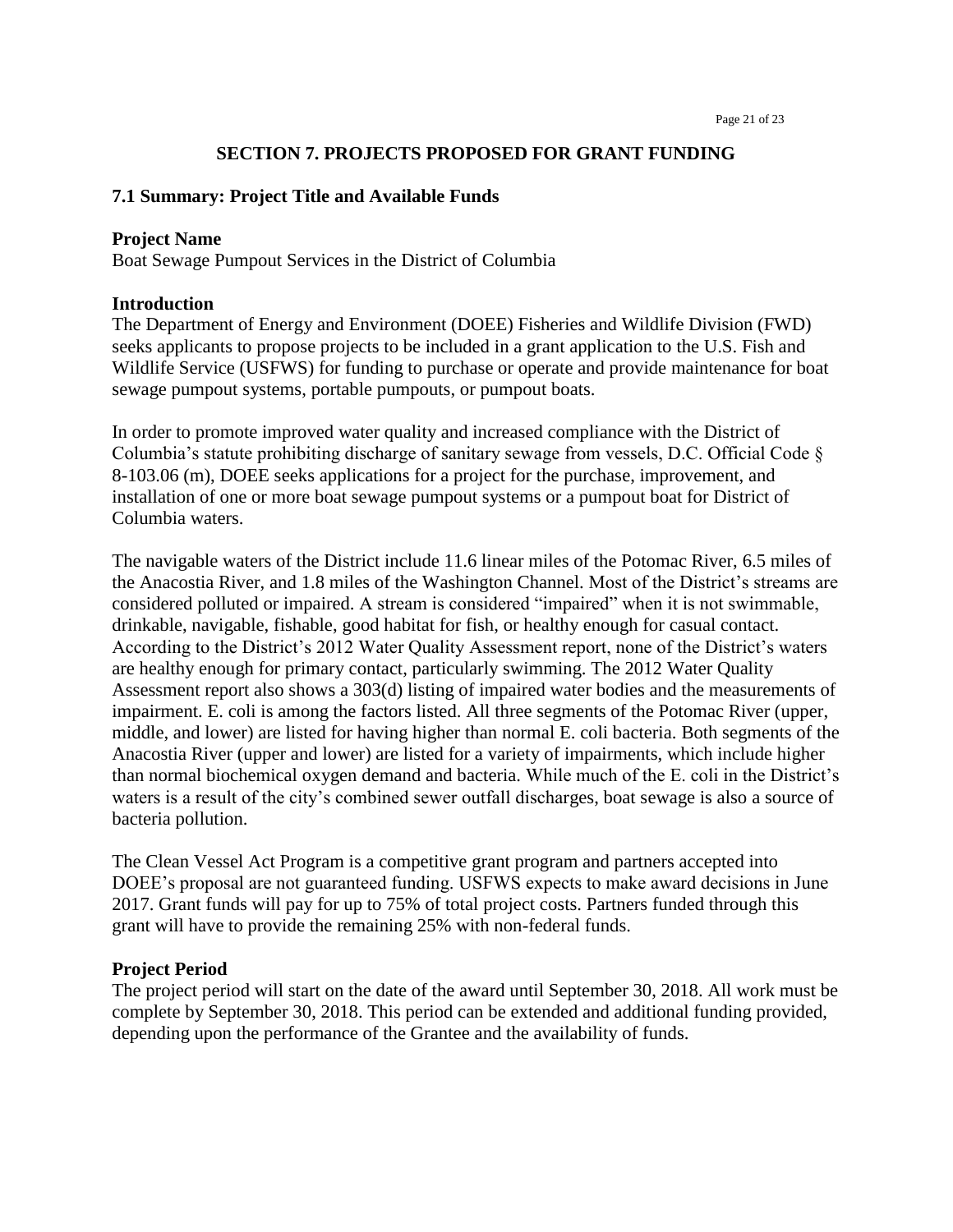#### **Available Funding**

DOEE expects to make at least one award to a single grantee for up to \$1,500,000.

#### **7.2 Project Description**

DOEE seeks applications from parties interested in supplying marine sanitation services to recreational boaters as defined in 50 CFR 85—Clean Vessel Act Grant Program. For additional information on the requirements of the Clean Vessel Act Program and project eligibility, see the USFWS Wildlife and Sport Fish Restoration Grant Programs description available at: <http://www.grants.gov/web/grants/search-grants.html?keywords=F16AS00399>

As described in the USFWS program description, all pumpouts will be provided to the public at no-cost or low cost, with a fee of no more than \$5.00 per pumpout. Grantees will ensure that all sanitary sewage pumped from boats is deposited properly in a District of Columbia sanitary sewage line, so that sewage is treated at Blue Plains Waste Water Treatment Plant. This means that in the event of a large storm, sewage is not deposited in the river through a combined sewer.

Any system or equipment purchased through this grant must be maintained and used for its intended purpose for its useful life, regardless of ownership. This includes, upon excusable termination of the grantee's operating obligation, either the DOEE-approved transfer of the system to another owner or the return of grant funds or of the system to DOEE.

#### Application Format

As stated in the USFWS program description, applications should include the following information:

- a. The need for the proposed project.
- b. Discrete, quantifiable, and verifiable objectives to be accomplished during a specific time period.
- c. Expected results or benefits from accomplishing the objectives.
- d. The approach to be used in meeting the objectives, including specific procedures, schedules, key personnel, and cooperators.
- e. Description of the activity.
- f. The anticipated project location(s), including the GPS coordinates in minutes, degrees, seconds. If exact locations are not available at time of application, please be as specific as possible.
- g. An education or information component.
- h. Drawings/Maps/Photographs If feasible, include two maps: a map of the District showing the general location of the project(s) and a map of the project site(s).